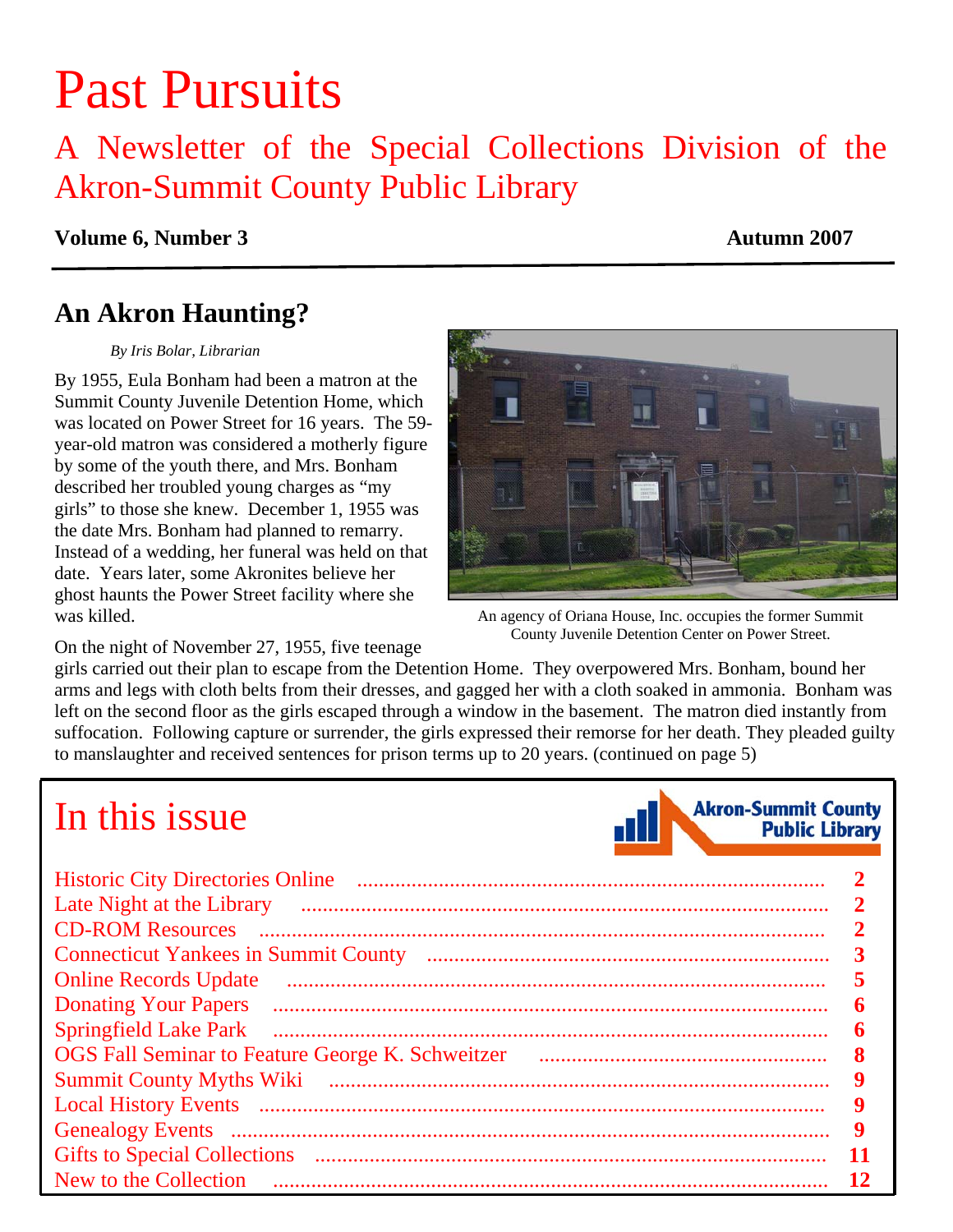### **Historic City Directories Online**

#### *By Joanne O'Dell, Librarian*

Historic Akron City Directories are now available online through our website;

[http://www.akronlibrary.org/internetresources/sc/cit](http://www.akronlibrary.org/internetresources/sc/citydirectories/) [ydirectories/](http://www.akronlibrary.org/internetresources/sc/citydirectories/). This collection of city directories runs from 1871 through 1968, although there is not a city directory for every year. The first 37 of the more than 70 city directories are currently available. More will be added to the website as they become available.

The directories list people living in the Akron area as well as local businesses. In many cases, the entry for a person provides spousal and employment information. Since the directories are annual, they can help fill in blanks between censuses for a family history. Additionally, they are available for years after 1930.

Entries for businesses frequently provide the names of the corporate officers. Many city directories also contain a section listing the residents by address in addition to the alphabetical listing. This information is invaluable when researching the history of a house, business, or neighborhood.

Each directory has been scanned and the digital images subjected to an optical character recognition (OCR) process. Because the directories in some cases are very old, the text has faded and, while it is still readable to the human eye, the OCR process might not be as effective. In order to find the entry in which you are interested, you may have to browse the volume.

This year-long project not only increases access to our popular city directories collection but also helps to preserve it as well. Although the original books are still available, a digital copy may the reduce handling of them and keep them in a usable condition longer. Additionally, the digital copy allows us to reprint a book if it becomes too damaged for continued use.

## **Late Night at the Library**

Join the Special Collections Division and the Summit County Chapter of the Ohio Genealogical Society for an evening of genealogy research. On Friday, September 28 the Library will close at its regular time of 6 pm. but will re-open for genealogists from 6:30 to 10:30 pm. Mingle with fellow researchers as you uncover the details of your ancestry. Refreshments will be provided and parking is free in the High Street & East Market deck after 6 pm. For more information, contact Special Collections at 330.643.9030.

### **CD-ROM Resources**

#### *By Cheri Goldner, Librarian*

More and more genealogical and local historical information is being published in electronic rather than book form. Some records appear on the websites of local government offices, public libraries, or genealogical societies, while others are made available on CD-ROM. For this reason, Special Collections has added a new public computer dedicated to accessing historical and genealogical information stored on CD-ROM.

Some of the CD-ROMs in our collection have been copied to the computer's hard drive and are accessible from shortcuts on the computer's desktop. Others must be requested from the Special Collections reference desk. A document on the desktop explains what is available. Some of the sources in this growing collection include: the *National Burial Index for England & Wales* (over 13 million records extracted from 8,000 burial registers dating from 1538 to modern times with best coverage being the 19<sup>th</sup> century), the *Hungarian Village Finder, Atlas & Gazetteer*, *The Records of the Churches of Boston* and the *New York Genealogical & Biographical Record* 1870-1960 with *Worden's Surname Index* (1870-1998) and *Article Index* (1870-2001).

Each CD-ROM has a record in the Library's catalog and can be found by searching by title or subject. Although these discs do not circulate, you can now access them more easily than ever before.

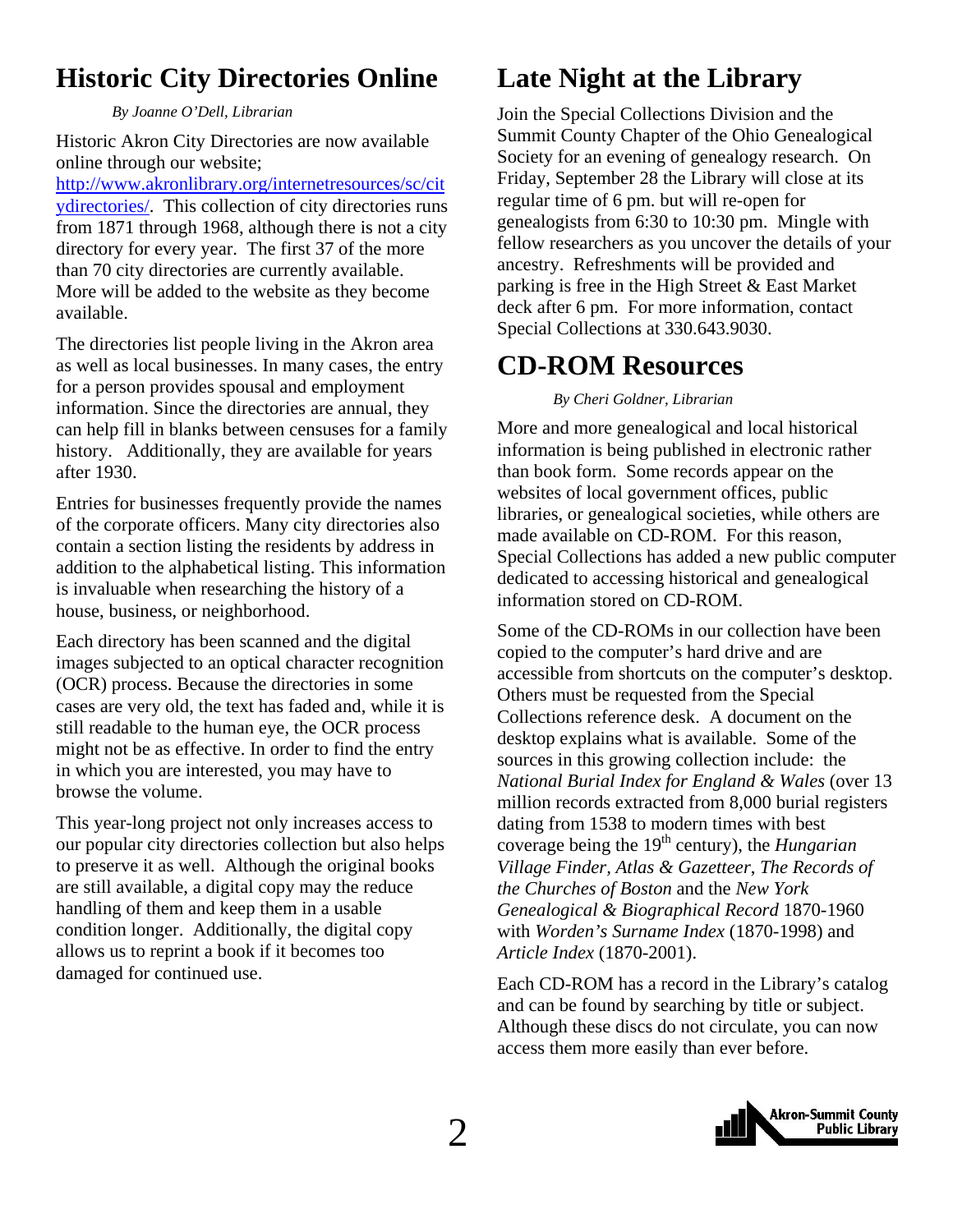### **Connecticut Yankees in Summit County**

#### *By Jane Gramlich, Librarian*

What exactly is a "Yankee?" The word is thought to have come from the Dutch name *Janke*, and the meaning has evolved over the years and has had several definitions. To the rest of the world, a Yankee is an American; to Southerners, a Yankee is a Northerner; and to Northerners, a Yankee is a New Englander. One of the word's original uses, in the eighteenth century, was as a nickname that the Dutch settlers of New York gave to the English colonists in Connecticut. This particular meaning was popularized by Mark Twain's *A Connecticut Yankee in King Arthur's Court* and remains a strong influence in our popular culture.

In order to appreciate the place of the Connecticut Yankees in Summit County's history, it's useful to understand the early development of the part of Northeast Ohio we call the Western Reserve. Its roots stretch back to the seventeenth century, a direct result of the lack of knowledge about the geography of the country, and the way in which the colonies were settled. Connecticut's charter, granted by Charles II in 1662, specified its land as the area between the  $41<sup>st</sup>$  and  $42<sup>nd</sup>$  parallel, bounded on the west by the sea. In effect, it extended Connecticut all the way across the continent, cutting a swath of land through southern New York, Pennsylvania, and northern Ohio on its way to the Pacific.

At the time, the charter's specifications meant little. Ohio didn't yet exist, Pennsylvania and New York were barely settled provinces, and there was no need for firm boundaries when there were no colonists to govern. The problems started as the colonies grew, and conflicting royal land grants confused matters even further. Competing claims and Native American resistance led to fierce battles as New York and Pennsylvania fought for their borders. The need for reasonable political boundaries for purposes of government also became quickly apparent. In 1786, Connecticut ceded to Congress all lands to its west, except for an area west of Pennsylvania and south of Lake Erie

corresponding with its northern and southern borders, which it "reserved" for itself. A decade later, Connecticut sold this portion of land to a group of investors called the Connecticut Land Company. A surveying party, headed by Moses Cleaveland, left Dover, Connecticut in the spring of 1796 to prepare the land for sale and settlement. Soon, New England newspapers began to advertise land for sale in "New Connecticut," and many began the long journey west to their new home.



*This 1826 map of the Western Reserve doesn't show Summit County, which was formed in 1840 from parts of Portage, Medina and Stark Counties.* 

The Connecticut Yankees, then, were the ones who cleared the paths and opened the way for northeast Ohio's development. Almost every township in what is now Summit County was settled by Connecticut emigrants, and their names and accomplishments have become part of our lives today. David Hudson arrived from Goshen, Connecticut in 1799, laying claim to the township he and two others had purchased. For a time, his settlement served as a hub for new land sales, and a place for weary travelers to take one last break, replenish supplies, and get advice from their predecessors before they moved on to their own land.

In 1805, Owen Brown arrived in Hudson from Torrington, Connecticut along with his family, which included 5-year-old John. David Hudson's cousin, Birdseye Norton, settled and named a township to the southwest. Ariel Bradley of

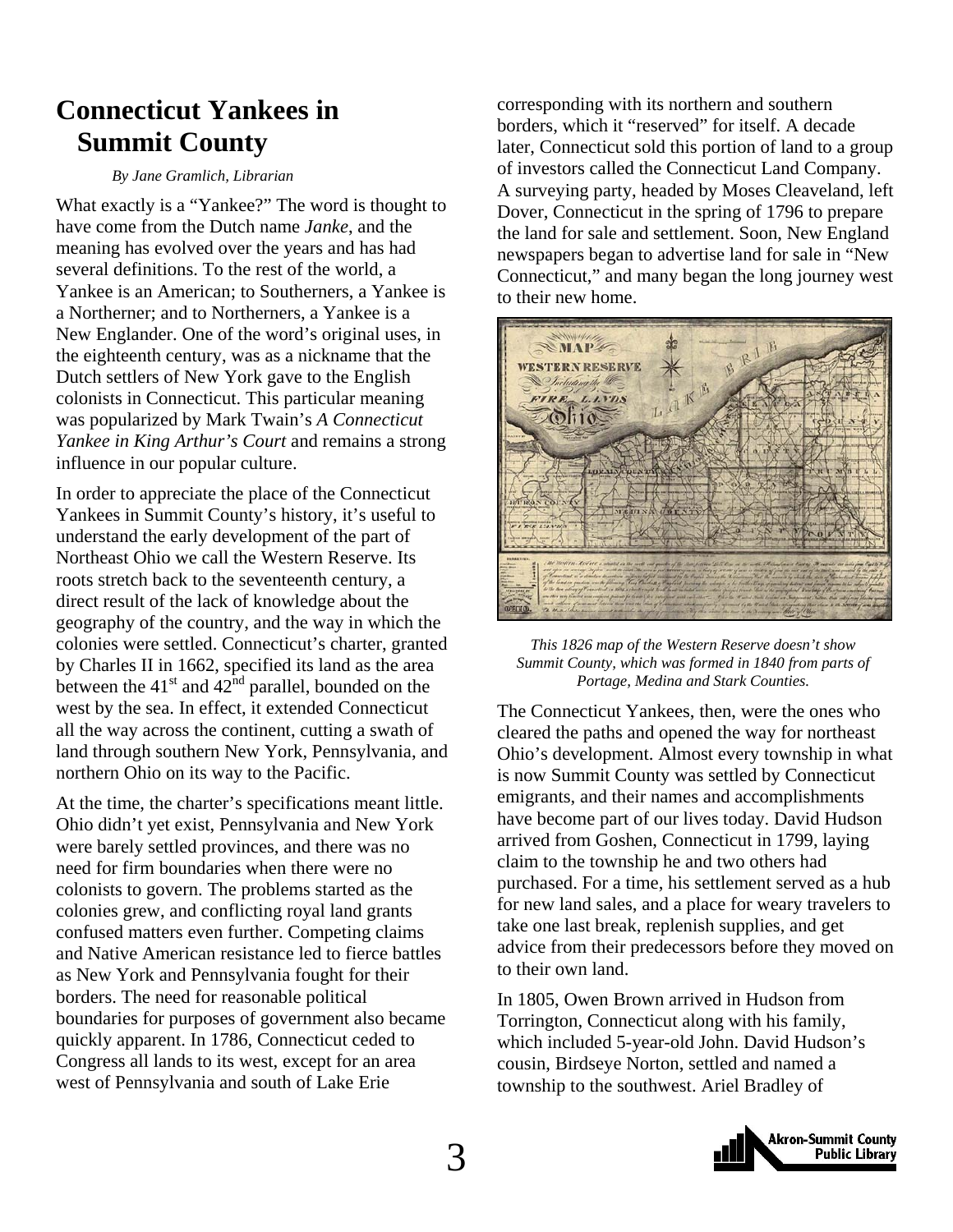Salisbury, Connecticut built the first log cabin in Mogadore Township in 1807. Miner Spicer, from Groton, came to Portage Township, now part of Akron, in 1811. The Rev. David Bacon had Tallmadge Township resurveyed to allow for a large circle at the center and designed six roads leading from it, allowing everyone to come to the meeting house built there a few years later. Joshua Stow of Middletown, Connecticut was the commissary manager for Cleaveland's surveying party. He purchased the township named for him and hired Judge William Wetmore to settle there and handle remaining sales. Twins Aaron and Moses Wilcox of North Killingsworth, Connecticut donated six acres to be used as a public square plus money to be used for a school in exchange for naming the place Twinsburg. By 1820, every one of the future Summit County's townships was settled, and the towns of Connecticut were well represented in them.

Among the most well-known Connecticut residents who settled here were General Simon Perkins, his son, Colonel Simon Perkins, and Jonathan Hale. Born in 1771 in Norwich, Connecticut, General Perkins first arrived in the Western Reserve in 1798 and played a significant role in business and politics, not the least of which was his founding of Akron in 1825 as the Ohio and Erie Canal was being built. He maintained a residence in Warren, but his son came to Akron in 1835 and made it his home. Hale was born in 1778 in Glastonbury and, along with Jason Hammond, settled Bath Township in 1810. General Perkins and Hale represent the two types of Connecticut Yankee which were necessary for the region's development: the capable business and political leader pursuing a variety of enterprises, and the solid, steady farmer who stayed in one place and carved out a living from the land. Another way in which these men left their mark is through their architecture. Both Hale and Colonel Perkins built brick houses reminiscent of the houses they knew in their home state, in Greek Revival and Federal styles. There are many other houses still standing in Summit County which, although less grand or widely known, bear the marks of a New England architect.

Another Connecticut Yankee who settled in Summit County was Samuel Lane, who was born in Suffield in 1815. He arrived in Akron in 1835 and played a prominent role in local civic affairs, eventually becoming mayor of Akron in 1881. He recorded his prolific knowledge of Akron in *Fifty Years and Over of Akron and Summit County*, one of the few general histories of Akron in the nineteenth century.

Many of the early Connecticut settlers had two distinct advantages which gave them the means and the ability to be trailblazers: education and capital. At the time, New England's education system was generally better than the rest of the colonies, leading to the knowledge needed for creating settlements, especially law. Additionally, over a century of its own establishment had led to significant concentrations of wealth. Joshua Stow, for example, purchased his township for \$14,154, a sum hard to come by at the turn of the nineteenth century. But we cannot give affluent Connecticut residents all the credit for settling the Western Reserve. The Yankees were the first to come here because they had the necessary resources. Their work was slow and difficult, but it paved the way for the later waves of settlers whose contributions were just as crucial for the development of the Reserve.

It's worth remembering that two of Summit County's townships, Franklin and Green, were not originally part of the Western Reserve, being below the  $41<sup>st</sup>$  parallel. In 1840, the state legislature passed an act providing for the formation of Summit from ten townships of Portage County, four of Medina County, and two, Franklin and Green, of Stark County. Outside of those born in Ohio, the population in these townships was overwhelmingly from Pennsylvania, often of German or Scotch-Irish ancestry. They were among the most vocal opponents of the new county, not wanting to be part of "Cheesedom," the nickname given to the Western Reserve for its abundance of dairy farms.

The peculiar American phenomenon of the melting pot, however, was making the distinction less and less relevant. There were essentially two ways to get to northeast Ohio, either through New York State and along Lake Erie and southward, or through the

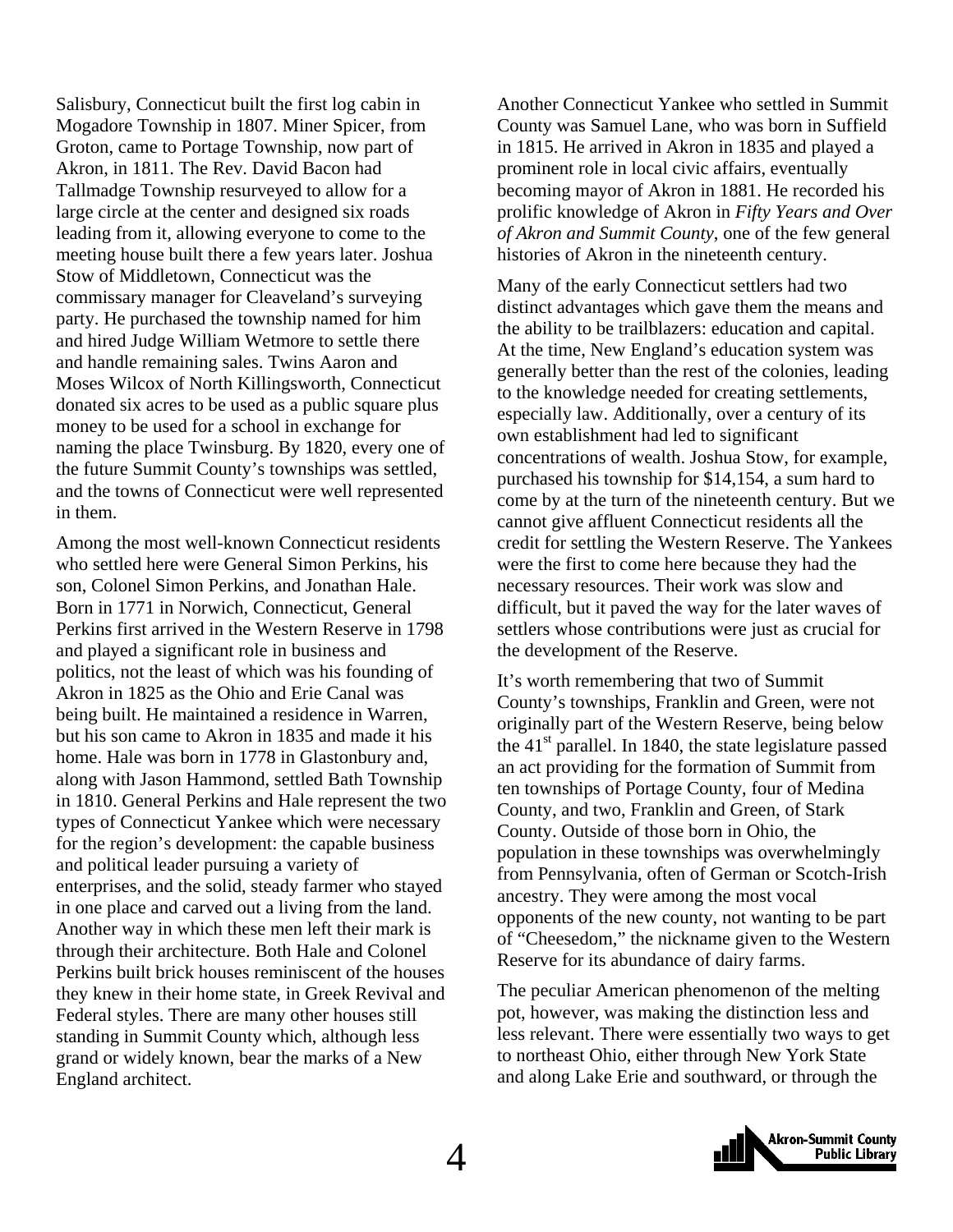mountains of Pennsylvania and north up the rivers. Because of this, New Yorkers and Pennsylvanians closely followed the Yankees, and arrived in such numbers that the Yankees were overshadowed. A study of the 1850 census shows that despite a strong beginning, the influence of the Connecticut Yankee in Summit County was waning quickly. In 1850, only 6% of Summit County residents claimed Connecticut as their birthplace, compared to 12% who reported Pennsylvania nativity, and 11% who said New York. In addition, a new kind of pioneer from overseas was entering the scene. Immediately ranking behind residents born in Connecticut were those born in England, Ireland, and Germany. Already by 1850, Summit County was in transition towards a more diverse population of native born residents and immigrants from other countries.

Yet, the influence of the earliest settlers has survived. Our place names, the layout of our towns, and our architecture all attest to our county's roots in Connecticut. If you ever visit Hale Farm or the Simon Perkins mansion, or admire the plain white meeting house at Tallmadge Circle, or drive down Spicer Street near the University, or around the green in Hudson, remember that you are seeing the hand of the Connecticut Yankee, who helped design the landscape of today.



Pictured above is the first stanza of a ninestanza poem that appeared on the front page of *The Ohio Repository* on November 20, 1823.

### **An Akron Haunting (continued)**

The Detention Home moved to Dan Street in 1960. The Power Street building was used by the Summit County Children Services Board for awhile and served as the County's jail for women from 1982 to 1990.

Inmates and jail workers claimed to have heard footsteps and other strange noises. They believed the second floor, where Mrs. Bonham was killed, was active with paranormal activity. Windows would open and close on their own, the television and radio would turn on and off by themselves, and a typewriter would type without an operator. One witness claimed that a slice of pizza levitated out of her hand and a pen flew out of her pocket. One time, a cigarette sitting in an ashtray was knocked to the floor. A few deputies refused to visit the second floor.

The story spread. In 1989, an article about the "haunting" appeared in the *Akron Beacon Journal.* The accounts were repeated in the book *Haunted Ohio II* by Chris Woodyard.

Not all believed. Although some jail workers said they had never witnessed anything unusual in the building, those who claimed to have experienced supernatural activities were convinced there was a ghost among them. Even with the unnerving events, people sensed a good spirit.

The women's jail moved from the Power Street building in 1990. Oriana House, Inc. now occupies the location. Whether or not the current occupants have experienced any spine-tingling events is unknown, but those who have witnessed strange occurrences there in the past believe the building is haunted.

### **Online Records Update**

The Utah State Division of Archives & History has published many indexes to vital records at [http://www.historyresearch.utah.gov/indexes/.](http://www.historyresearch.utah.gov/indexes/)

Digital versions of the state's death certificates are also available from the same search. Although not all are online yet, Utah is planning to mount certificates from 1905 through 1956.

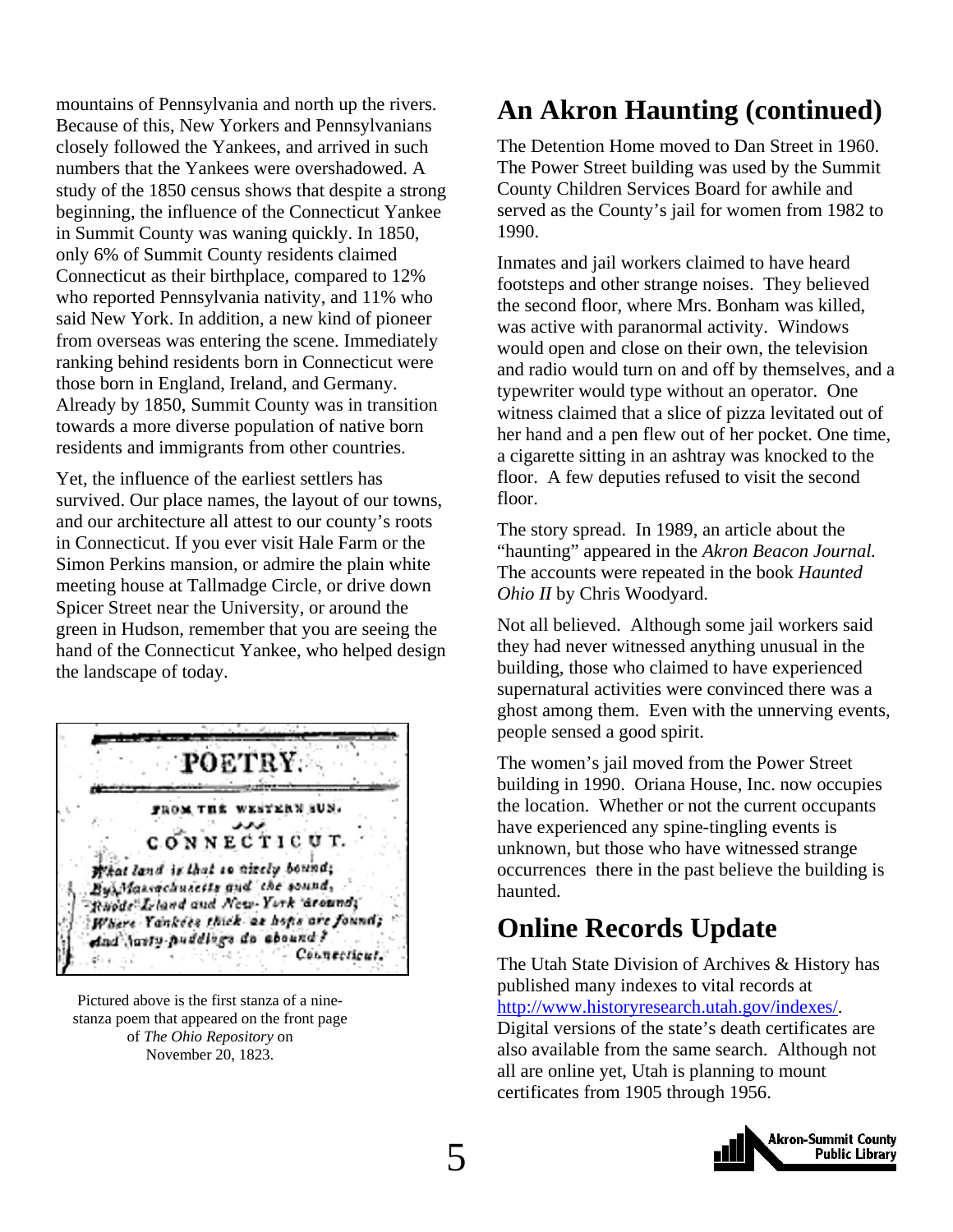### **Donating Your Papers**

In addition to providing genealogical resources and research assistance, the Special Collections Division collects, preserves, and provides access to items pertaining to the history, growth, and development of Summit County and its communities. These materials are available for use by the public during normal library hours and may be searched at any time through the Library's online catalog, the Local History Database, and the finding aids included on our website. Items may also be used in traditional or digital exhibits or in preparing articles for this newsletter.

By donating your personal family photographs, papers, and memorabilia or the records of your organization or business to the Library, you ensure that these materials will be preserved as a part of the history of our community and be available to future generations. The Library accepts donations of materials in any amount if the materials are pertinent to the collection. The materials need not be organized or arranged in any particular fashion, be related to well-known individuals, or necessarily be old. Collections of materials related to an individual local family, to the history of the local area, or in the case of an organization or business, inactive records, are of great interest.

Anyone interested in making a donation should contact Special Collections. A staff member will evaluate the materials offered and discuss any special needs, access to the collection, and copyright issues. If the collection is accepted, the donor will complete a deed of gift agreement transferring ownership of the materials to the Library. Please note that the Library cannot promise that the donated items will be used in certain ways, and Library staff may not give tax advice and or provide appraisals. If it is determined that the Akron-Summit County Public Library is not the proper facility for certain materials, every effort will be made to recommend a more appropriate facility.

### **Springfield Lake Park**

#### *By Michael Elliott, Public Service Assistant*

The smell of popcorn and cotton candy, homemade fudge and fresh squeezed lemonade. Carnival rides for thrill seekers and games of chance for the foolhardy. The laughter of excited children and from more than a few adults as well. Fatigue at the end of a long day spent at full throttle. Local residents will recall Summit Beach Park, Akron's premier amusement park which thrived for decades until closing in 1958. This is the story of another one of the many amusement parks that operated in Summit County – Springfield Lake Park.

A short distance southeast of Akron is the village of Lakemore located on the shores of Springfield Lake. Centrally located in the township of the same name, the lake is the largest in Summit County and the highest in elevation within the state. A pristine, picturesque location, local residents in the late  $19<sup>th</sup>$ century used the area for camping and as a place to relax and enjoy a Sunday picnic with family and friends. However, the local populace weren't the only ones who had taken notice of the area. On November 26, 1900, the Canton-Akron Railway Co. was awarded a franchise from the Stark County commissioners and decided to connect the cities of Akron and Canton with an interurban (streetcar) railway. Demonstrating considerable forethought, the railway company deliberately plotted the right of way to within 200 feet of Springfield Lake, hoping to take advantage of any future development along the lakeshore. With thorough planning, the railway took especial care to schedule a regular stop at the lake and to construct a ticket station on site. The rail line was quickly completed, and regular service between Akron and Canton was inaugurated on May 16, 1902.

Early the following year, on February 7, 1903, the *Akron Beacon Journal* reported that the Canton-Akron Railway Co. was preparing to expand the existing picnic area with further improvements and intended to transform it into a "summer resort." In late August of 1905 Akron attorney David Martin purchased much of the real estate adjoining the southeast section of the lakefront and began to

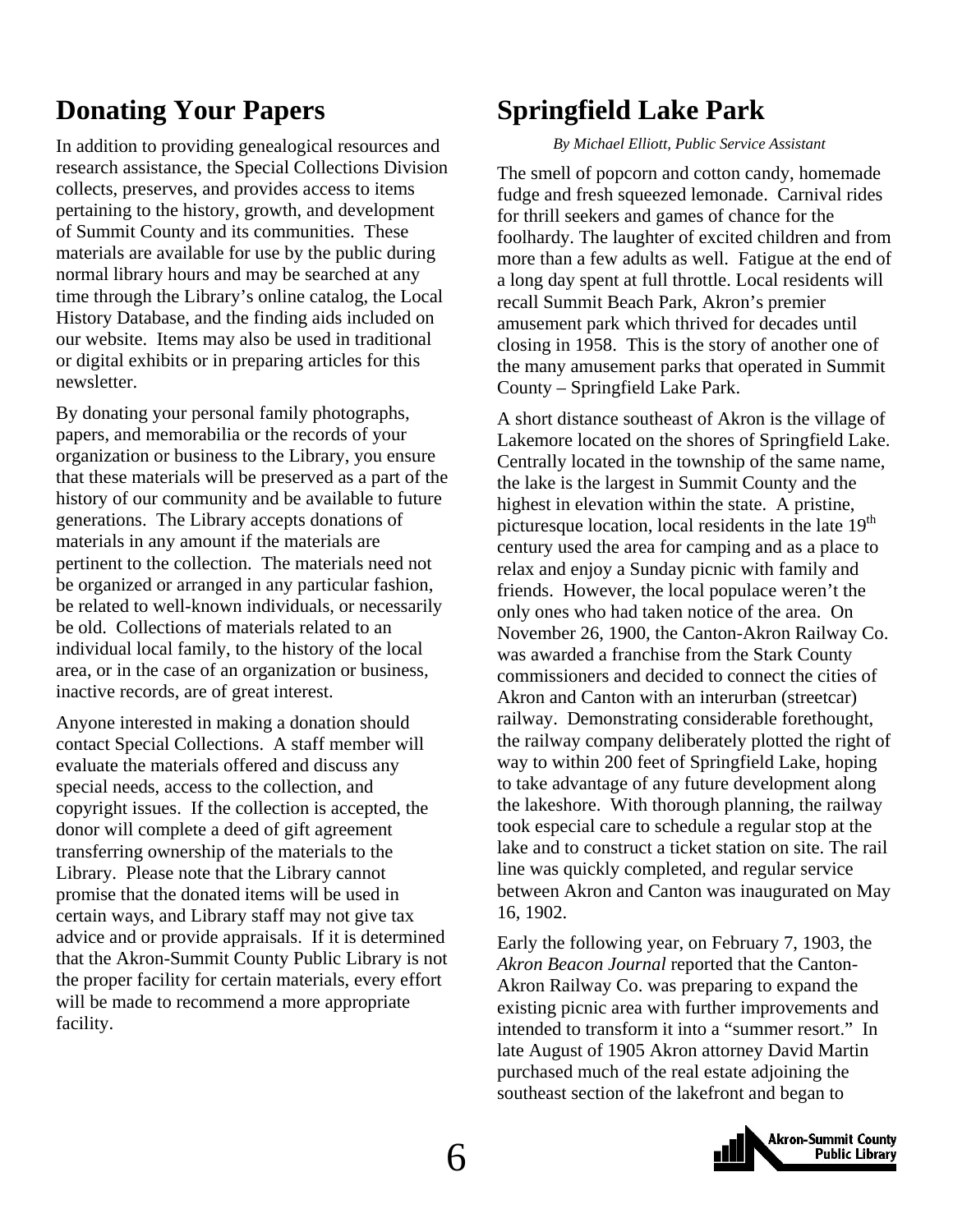develop the area into the cottage settlement envisioned by the railway. Private lots were surveyed and made available to the public for purchase. Small "getaway" bungalows were hurriedly constructed (with each dwelling receiving its own unique name) for affluent families wishing to enjoy a weekend residence away from the smoke and grime of the city.

The next logical step in the development of the lake was to provide entertainment for the cottagers and to make it a destination for day trippers. By mid July of 1907, a multi-purpose pavilion on the lakefront had been completed. The interior of the pavilion consisted of a bathhouse on the ground floor, a restaurant and ice cream parlor on the  $2<sup>nd</sup>$ floor, and a dancing hall, complete with resident orchestra, on the top floor. Dancing was available most nights of the week, and lessons were offered upon the dance floor which the *Akron Beacon Journal* pronounced was "unequalled in the vicinity." Initially christened Highland Grove Park, the facility also featured its own semi-pro baseball team. Known informally as the "Highlanders" the team frequently played games there on summer weekends.



Postcard highlighting the Pavilion on Springfield Lake c. 1910.

When Silver Lake Park closed for good in 1917, Springfield Lake Park picked up a portion of their patrons. One item purchased from Silver Lake was the small lake steamer that had plied the waters there. Cut into sections and sent overland by trucks, the boat was reassembled at Springfield Lake and

renamed the *Fannetta*. The *Fannetta* had a sailing capacity of 400 people and would slowly cruise around the lake with an orchestra and dance hall on the upper deck. The lower deck served as a lounge where refreshments were served. At about the same time, an additional 100-passenger launch named the *Damfyno* was constructed and made available for lake cruises. Together these two boats, along with several other smaller motorboats became collectively known tongue-in-cheek as the "Swiss Navy."



Built in 1910 and christened the *Chautauquan*, the boat was later sold to Springfield Lake and renamed *Fannetta*.

While never on the same scale as Summit Beach Park, Springfield Lake did eventually boast a "scenic railway" and later a full-fledged roller coaster known as the Radio Streak. Constructed before the opening of the 1923 season for the then-extravagant fee of \$30,000, it was dubbed the Radio Streak in a public contest. Additionally, dodge 'em cars, a carousel, a shooting gallery, roller skating, boating, fishing, and canoe rental were all available.

During the early years of the park, it was also the preeminent swimming (then known as "bathing") destination in the county. Advertisements trumpeted a fine sandy beach and noted that there were "plenty of bathing suits to fit the entire family." During this era, swim suits were available for daily rental. Through the mid 1920s low attendance at the park was not a problem, with large groups such as the Eagles or West Virginia Society scheduling their annual gatherings here. The park was also enormously popular for factory outings such as those from Goodyear or General Tire.

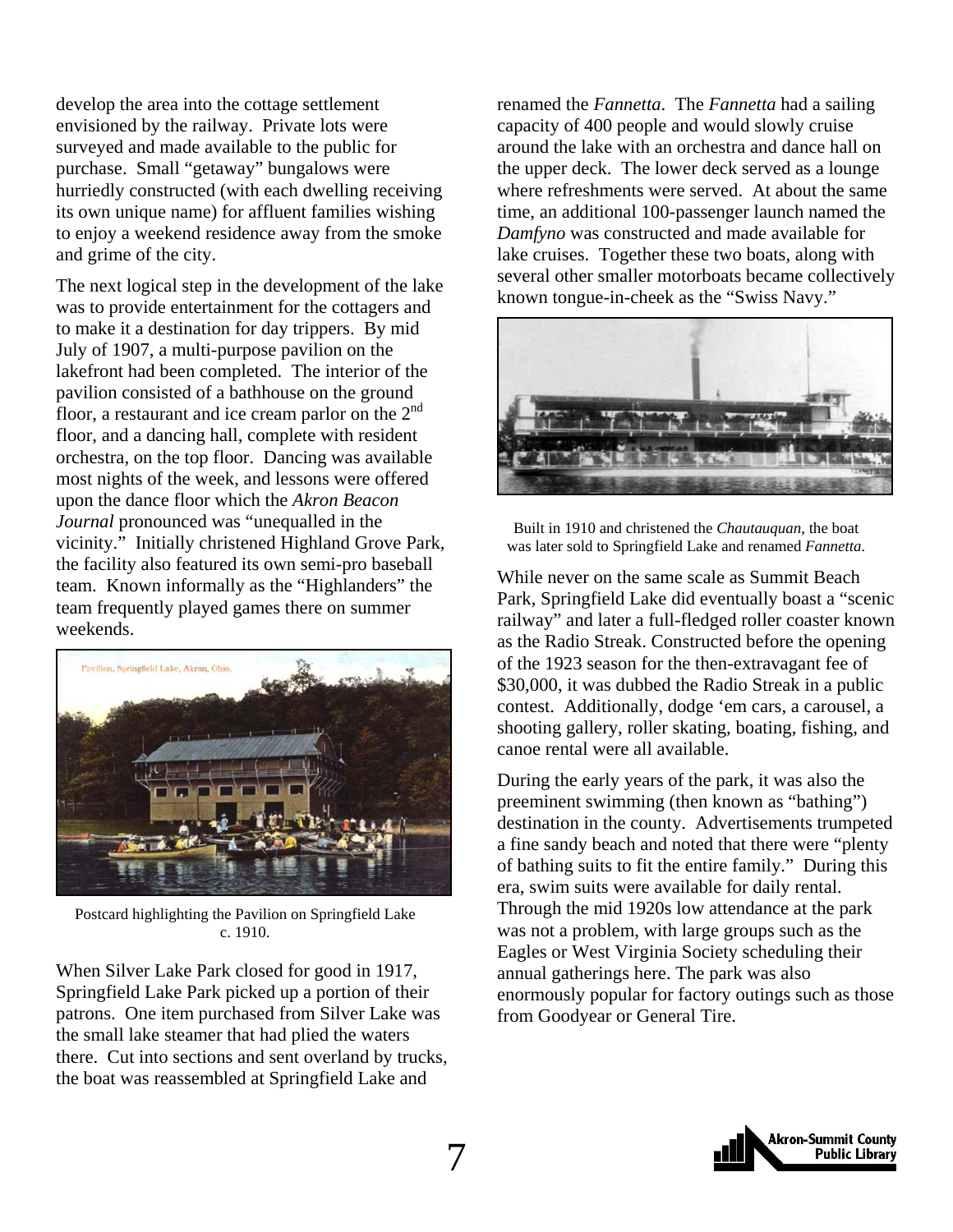Due to the worsening economic depression, attendance at the park was down, but when a park employee entrusted with operating the Radio Streak failed to apply the brakes during opening weekend in 1930, the repercussions were devastating. Not only were several lawsuits initiated by those who had been injured, but patrons were afterwards hesitant to ride the coaster, arguably the park's biggest draw.



Radio Streak, the roller coaster at Springfield Lake Park. Photograph courtesy of the *Akron Beacon Journal*.

Another contributor to the decline of the park was the popularity of motion pictures. By the late 1920s Akron boasted upwards of twenty theaters. More and more people were electing to spend their money at the movies which usually had the added benefit of being air conditioned. By 1932, the park was in financial difficulties. Put up for public auction, the park's assets returned only the smallest fraction of their true worth for a grand total of roughly \$2,000. This included the Radio Streak, which was dismantled and sold to another park in Bucyrus, Ohio and the launch, which had drifted away from the dock and sank in the middle of the lake. Although dancing and orchestra music remained popular for several more years in the pavilion, the few rides left soon ceased operating altogether, a victim of the depression and changing attitudes.

Today, visitors will find very few visible remains of the park to remind them of the area that was once a hub of activity. The ticket station and various outbuildings of the park are long gone. Several of the original cottages remain and having been remodeled and modernized are now permanent residences. Green grass and trees have replaced the midway. Parts of the interurban railway can still be seen, the ballast and cinders of the roadbed successfully resisting the encroaching weeds and adjacent woods. The dancing pavilion has been drastically altered from its original design over the years but lives on as the Springfield Lake roller rink. As it was more than 100 years ago, the only constant is the sound of the lake gently lapping at the shore.

### **OGS Fall Seminar to Feature George K. Schweitzer**

The 2007 Fall Seminar of the Ohio Genealogical Society (OGS) will take place on Saturday, October 6, 2007 from 9 am  $-$  4:30 pm at the James W. Kehoe Center for Advanced Leaning at North Central State College's Shelby Campus (175 Mansfield St/SR39, Shelby Ohio). The featured speaker will be wellknown author and lecturer George K. Schweitzer.

Schweitzer is an Alumni Distinguished Professor at the University of Tennessee and holds BA, MS and PhD degrees in chemistry, an MA in the history of religion, a PhD in history, and an ScD in philosophy of science. He is the author of 19 genealogical guidebooks and has lectured to over 200 genealogical and historical societies in the United States, Canada, England and Germany. His lectures use historical reenactment to teach genealogy and are both entertaining and informative. The day's events will include costumed lectures on Civil War Genealogy, Cherokee Genealogy, and transportation. Books will be available for purchase.

Cost is \$30 for OGS members who pay by October 1 or \$35 at the door and for non-members. For more information or to sign up, contact the Ohio Genealogical Society at 713 South Main Street, Mansfield, OH 44907-1644, phone: 419.756.7294, email: [ogs@ogs.org.](mailto:ogs@ogs.org)

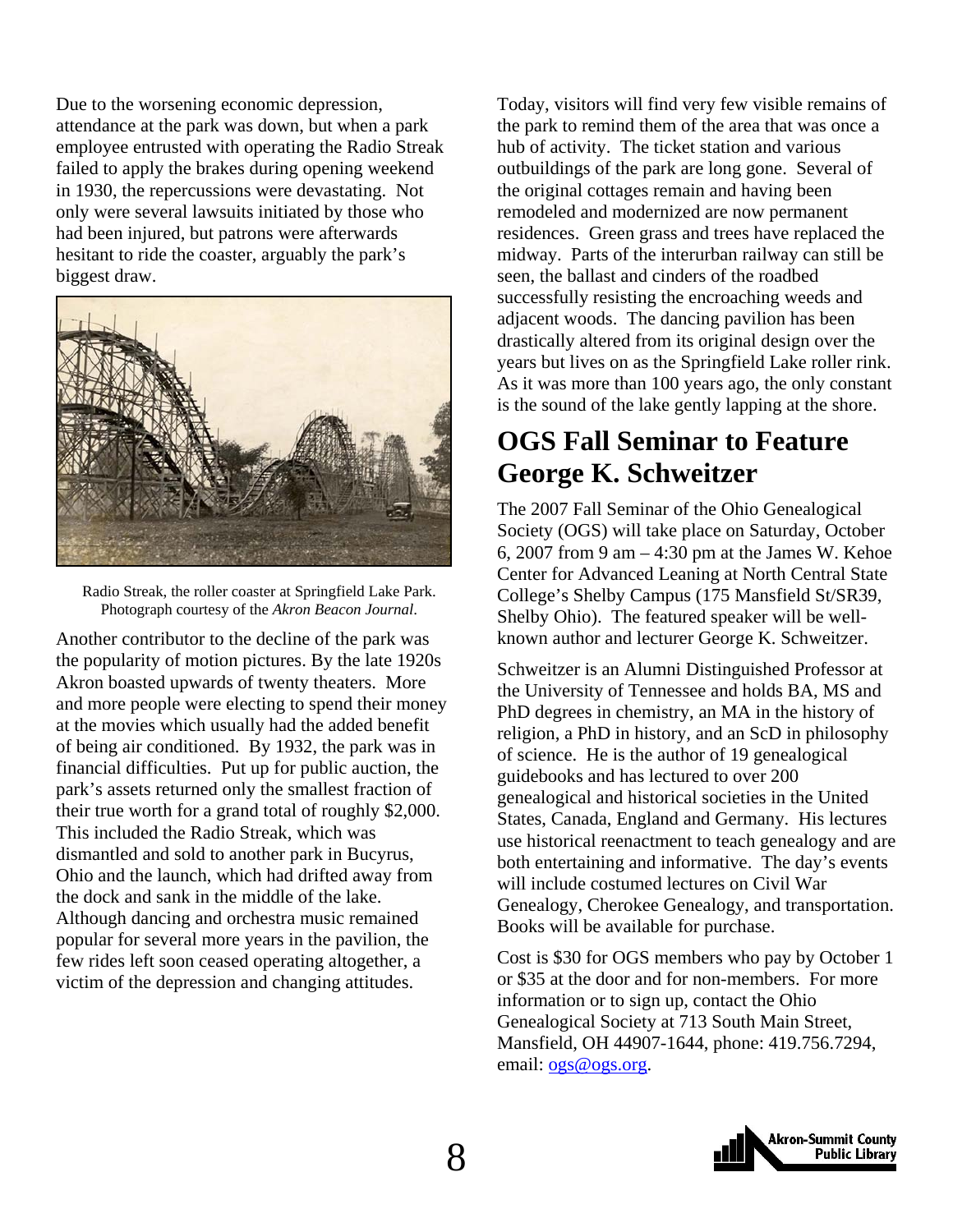### **Summit County Myths Wiki**

The Special Collections Division has launched a wiki to provide access to Summit County myths and legands, [http://summitcountymyths.pbwiki.com/.](http://summitcountymyths.pbwiki.com/) Because a wiki is a simple online database that anyone with internet access and a browser can edit, it is the ideal technology for gathering and publishing the myths and quirky historical facts that make our community unique. Click on the link above to browse our current batch of myths and then click on [Add a myth](http://summitcountymyths.pbwiki.com/Add) to share your knowledge of local lore with the community. For more information on the Summit County Myths Wiki, contact Joanne O'Dell at 330.643.9030 or [jodell@akronlibrary.org.](mailto:jodell@akronlibrary.org)

### **Local History Events**

#### **Young at Heart-Shadows of the Past**

Cuyahoga Valley Scenic Railroad *Wednesday, September 26, 10:15 am* 

Cuyahoga Valley National Park has been shaped by more than ice and wind; it has also been shaped by those who have come before. Join Park Ranger Pamela Machuga and costumed volunteers to explore the lives of those who lived, died, and forever changed this valley. Allow 1 1/2 hours. The Young at Heart series are primarily for ages 55 and over, but all are welcome. The cost is \$15 adults; \$7 seniors (55+); \$8 child 3-12. Reservations are required. For more information, please see <http://www.cvsr.com/>or to register please call 800.468.4070.

#### **17th Annual Barberton Mum Fest**

City of Barberton Beautification Program *Saturday & Sunday, September 29-30, 10 am-6 pm*  Come to Lake Anna for the flowers, stay for the celebration. The dazzling flowers provide a brilliant backdrop for free family entertainment, historic views of Barberton and arts & crafts. The City of Barberton will honor its living World War II Veterans with a special ceremony Sunday 1:30 at the War Memorial. For more information, see [http://www.cityofbarberton.com/govt/MumFest/.](http://www.cityofbarberton.com/govt/MumFest/)

#### **Guided Hiking Tours of the Park**

Cascade Locks Park Association

*Sunday, October 7, 3 pm* 

Come walk with one of our experts along the newly completed leg of the Towpath Trail. Learn about the history of the Cascade Locks from lock 10 through 16. For more information, please call 330.374.5625.

#### **Taste of Scotland**

Scottish American Society *Saturday, October 27, 10 am-4 pm*  This fund raiser for the Tigh na Creige Highland Dancers features food and dance. There will be a Scottish breed dog show and many other events. Join us at the new Northwest Family Recreation Center, 1720 Shatto Av. For more information, see <http://www.scottishamericansociety.org/>.

#### **Farm House Suppers**

Hale Farm & Village

*Fridays & Saturdays in November, 6-9 pm*  These very special Farmhouse dinners offer an unforgettable evening experience back in time. Enjoy three hours living in the Civil War Era in the year 1862 with hearty foods prepared by hosts and guests together. Stirring conversation, amusing games and a tour of the historic home complete the memorable evening. Each Farmhouse Supper is limited to 12 people. For more information, please call 330.666.3711.

### **Genealogy Events**

#### **Finding Your Family in the U.S. Census**

ASCPL, Special Collections

*Saturday, September 15, 10-11:30 am* 

U.S. Census records are rich sources of genealogical information. Join us to learn more about using them effectively. Sessions are held in computer lab 1 in the main library and attendees should have basic computer skills. The class is free and open to the public. To sign up, contact Special Collections at 330.643.9030 or [speccollections@akronlibrary.org](mailto:speccollections@akronlibrary.org).

#### **Getting Started in Family History**

ASCPL, Special Collections *Saturday, September 22, 10-11:30 am*  This orientation session for new family historians includes an overview of the genealogical sources

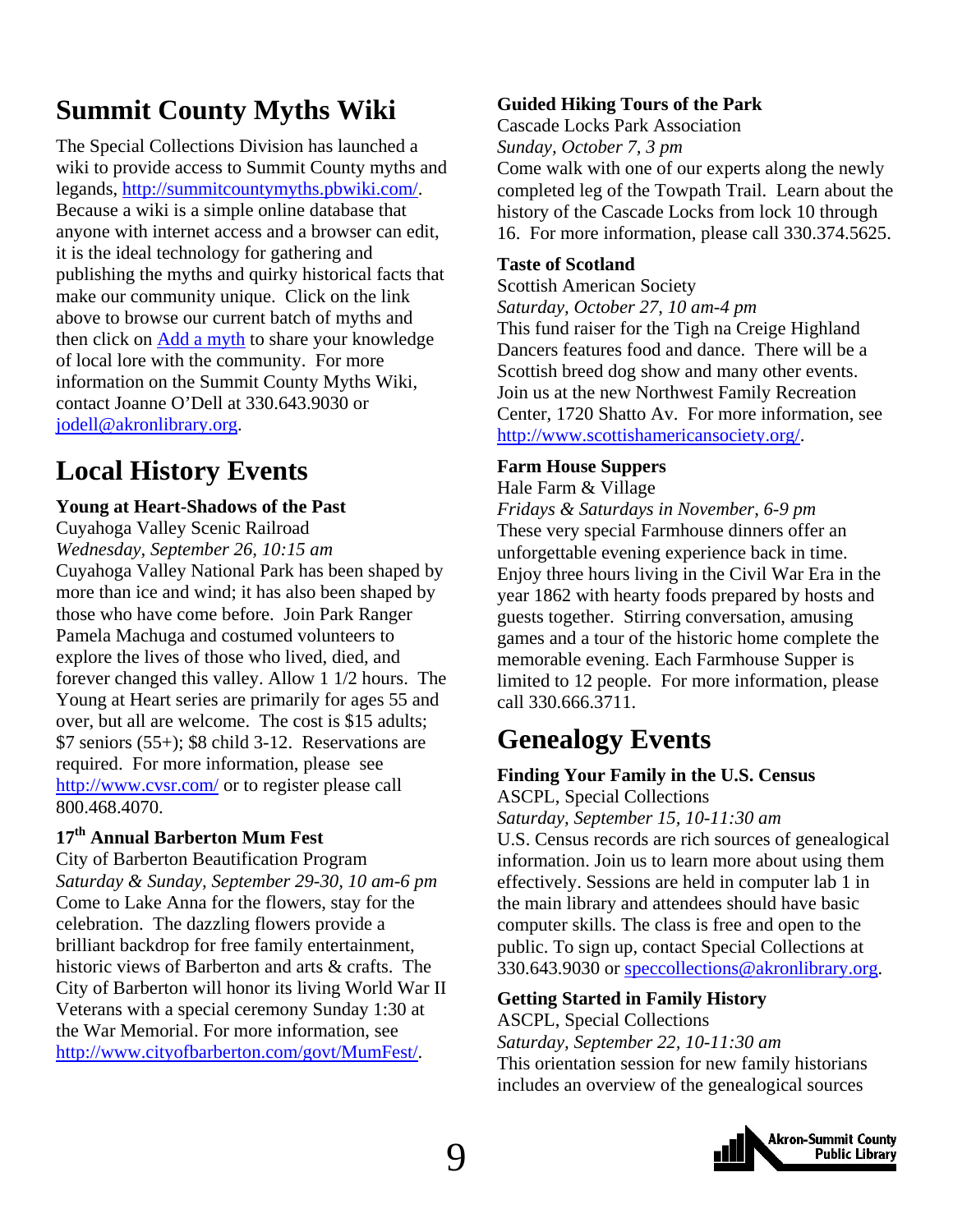available at the Akron-Summit County Public Library, suggestions for getting started, and tips for organizing your research. The class meets in the Special Collections Division of Main Library and is free and open to the public. Contact Special Collections to sign up at 330.643.9030 or [speccollections@akronlibrary.org.](mailto:speccollections@akronlibrary.org)

#### **Late Night at the Library**

Special Collections & Summit County OGS *Friday, September 28, 6:30-10:30 pm*  Join us for an evening of genealogy research. All levels of knowledge and experience are welcome. Staff and OGS volunteers will be available to provide assistance. Parking in the High Street Deck is free after 6 pm and refreshments will be provided. For more information, please contact Special Collections at 330.643.9030 or [speccollections@akronlibrary.org.](mailto:speccollections@akronlibrary.org)

#### **Annual Family History Benefit Seminar**

Cuyahoga County Council of Genealogical Orgs. *Saturday, September 27, 9 am-3:30 pm*  This year's keynote speaker is Curt B. Witcher, Manager of the Genealogy Center of the Allen County Public Library in Fort Wayne, IN. Other topics include Passenger & Immigration Research, Mega Internet Sites for Genealogists, Historical Research Methodology, and Effective Use of the Allen County Public Library Genealogy Department. The cost is \$20 before September 15 or \$25 at the door of Westlake Porter Public Library, 27333 Center Ridge Road. For more information, please call 440.899.9201.

#### **Genealogy Lock-in**

Hudson Genealogical Study Group *Friday, October 5, 5:30 pm-12 am*  Join us at the Hudson Library & Historical Society for advanced ancestry searching and 1812 Society research. For more information, please contact Gwen Mayer at 330.653.6658.

#### **Annual Seminar**

Ohio Genealogical Society *Saturday, October 6, 9 am-4 pm*  The 3<sup>rd</sup> Annual Seminar features George Schweitzer, author of 19 Genealogical Guidebooks. Join us at the Kehoe Center for Advanced Learning (North Central State College), 175 Mansfield Av. in Shelby, Ohio for presentations on: Civil War Genealogy, Cherokee Genealogy Research, and Rivers to Trails to Roads to Canals to Trains. There will be an Open House Reception following the seminar at the OGS Library in Mansfield. The cost is \$30 for members and \$35 for non members. For more information, please see

<http://www.ogs.org/fallseminar.php>.

#### **Genealogical Librarian's Seminar**

Ohio Genealogical Society *Friday, October 12, 9:30 am-3 pm*  The  $4<sup>th</sup>$  annual seminar includes presentations on: Decisions for the Local History Room Archivist, Introduction to Digital Projects, How They Lived: Social History & Genealogical Research, and Mini-Topics in Historical/Genealogical Community. For more information, please see [http://www.ogs.org/librarians.php.](http://www.ogs.org/librarians.php)

#### **Italian Family History Seminar**

Western Reserve Historical Society *Saturday, October 13, 9 am – 4 pm*  John Philip Colletta, national genealogical lecturer and author of three books, will speak on passenger lists, naturalization records, Italian research and discovering ancestor stories. For more information, contact Nancy Leinweber at 440.205.1942.

#### **Getting Started in Family History**

ASCPL, Special Collections *Tuesday, October 16, 6:30-8 pm* 

This orientation session for new family historians includes an overview of the genealogical sources available at the Akron-Summit County Public Library, suggestions for getting started, and tips for organizing your research. The class meets in the Special Collections Division of Main Library and is free and open to the public. Contact Special Collections to sign up at 330.643.9030 or [speccollections@akronlibrary.org](mailto:speccollections@akronlibrary.org).

#### **Discovering Clues to Date Old Photographs**

Summit County Chapter of OGS *Saturday, October 20, 1 pm*  Kelly Holderbaum, Vice President of the Summit County OGS, will share what she learned at the April Ohio Genealogy Conference. She will touch on

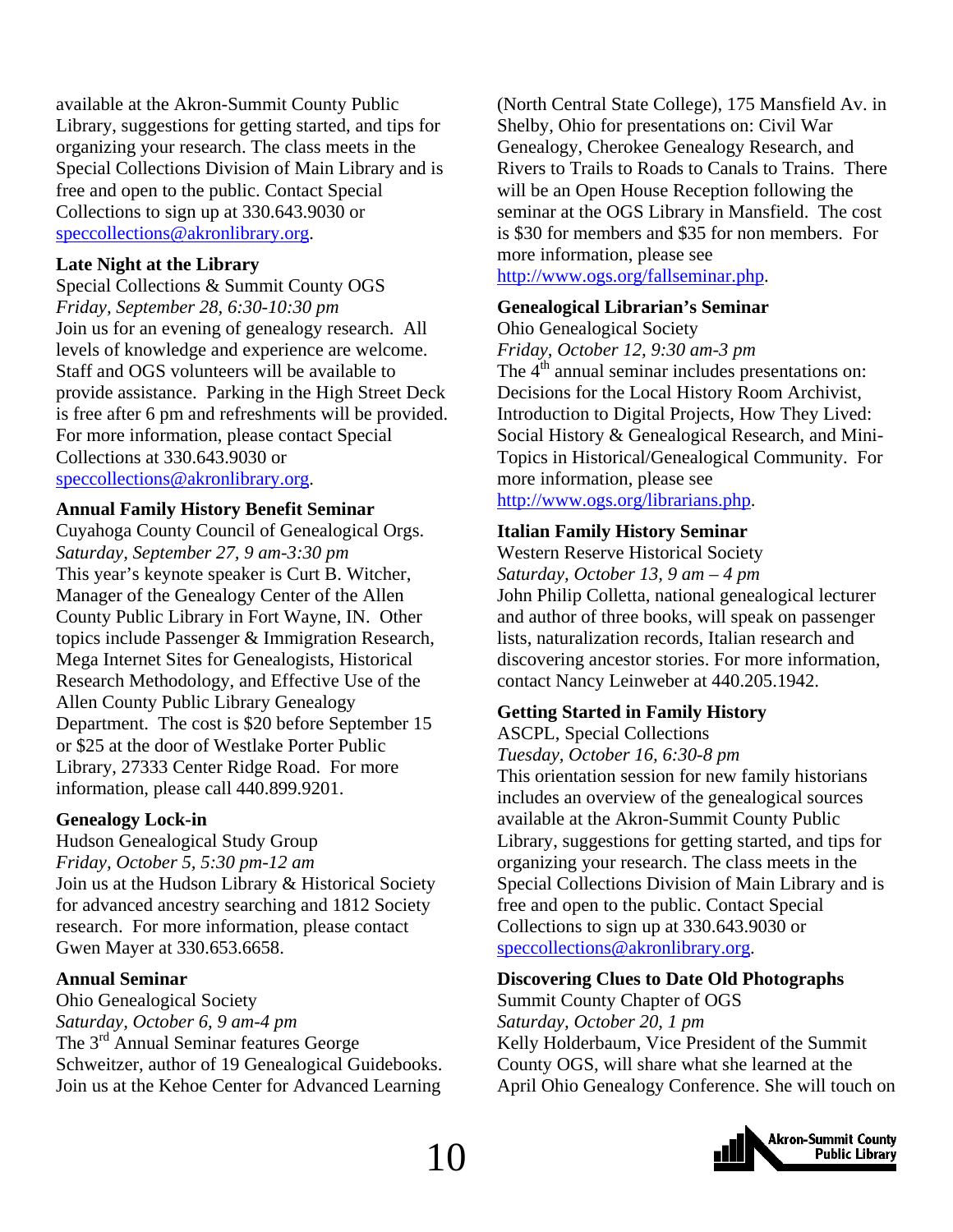the different types of photographs, the different ways to date them and give some tips on how to preserve your photos. Join us ASCPL's Main Library and bring your photographs.

#### **Eastern European Research Workshop**

Hudson Genealogical Study Group *Saturday, October 27, 9:30 am-2:30 pm*  Lisa Alzo of the Cleveland Jewish Genealogical Group will present a case study. Join us in the Hudson Library & Historical Society's Flood Family Meeting room. For more information, please contact Gwen Mayer at 330.653.6658.

#### **Manuscripts & Other Overlooked Sources**

Genealogical Committee, an auxiliary of the Western Reserve Historical Society *Saturday, November 3, 12 – 3 pm*  Learn to solve research problems by locating and acquiring copies of one-of-a-kind materials housed in facilities around the country. The cost of the seminar is \$15 (\$20 after October 27) and held in Hassler Room of the WRHS Library. For more information or to register, contact Roger Ellsworth at 216.229.7887.

#### **Using Maps in Genealogy**

Hudson Genealogical Study Group *Saturday, November 10, 9:30 am*  Tom Edwards from the Map Library of Cleveland Public Library will discuss how to use maps effectively in your genealogy research. Join us in the Hudson Library & Historical Society's Flood Family Meeting room. For more information, please contact Gwen Mayer at 330.653.6658.

#### **Getting Started in Family History**

ASCPL, Special Collections *Saturday, November 17, 10-11:30 am*  This orientation session for new family historians includes an overview of the genealogical sources available at the Akron-Summit County Public Library, suggestions for getting started, and tips for organizing your research. The class meets in the Special Collections Division of Main Library and is free and open to the public. Contact Special Collections to sign up at 330.643.9030 or [speccollections@akronlibrary.org.](mailto:speccollections@akronlibrary.org)

### **Getting Started in Family History**

ASCPL, Special Collections

*Tuesday, December 11, 6:30-8 pm*  This orientation session for new family historians includes an overview of the genealogical sources available at the Akron-Summit County Public Library, suggestions for getting started, and tips for organizing your research. The class meets in the Special Collections Division of Main Library and is free and open to the public. Contact Special Collections to sign up at 330.643.9030 or [speccollections@akronlibrary.org](mailto:speccollections@akronlibrary.org).

### **We would like to thank the following for their generous donations:**

Dorothy C. Adams for *Vinka Ellesin: Golden Anniversary Testimonial and Souvenir Book* 

William W. and Betty J. Cox for materials pertaining to the Mohawk Rubber Company

Ellen Daugherty for *The Garber Historical and Genealogical Record* by Clark M. Garber

Family History Center Library, Tallmadge for microfilmed Portage County newspapers and court records

Patricia Lowry for the estate of Robert W. Little for Ohio historical atlases on microfilm

Oak Harbor Public Library, Oak Harbor, Ohio for bible containing genealogical notes on the Darling, Hawes, and Rice families

Mark Price and the *Akron Beacon Journal* for CD: *Evan Williams* 

David Snyder for photograph of the Fulkerson log house in Summit County

Sylvia White for 2 copies of CD: *Mixed-Up Strings* 

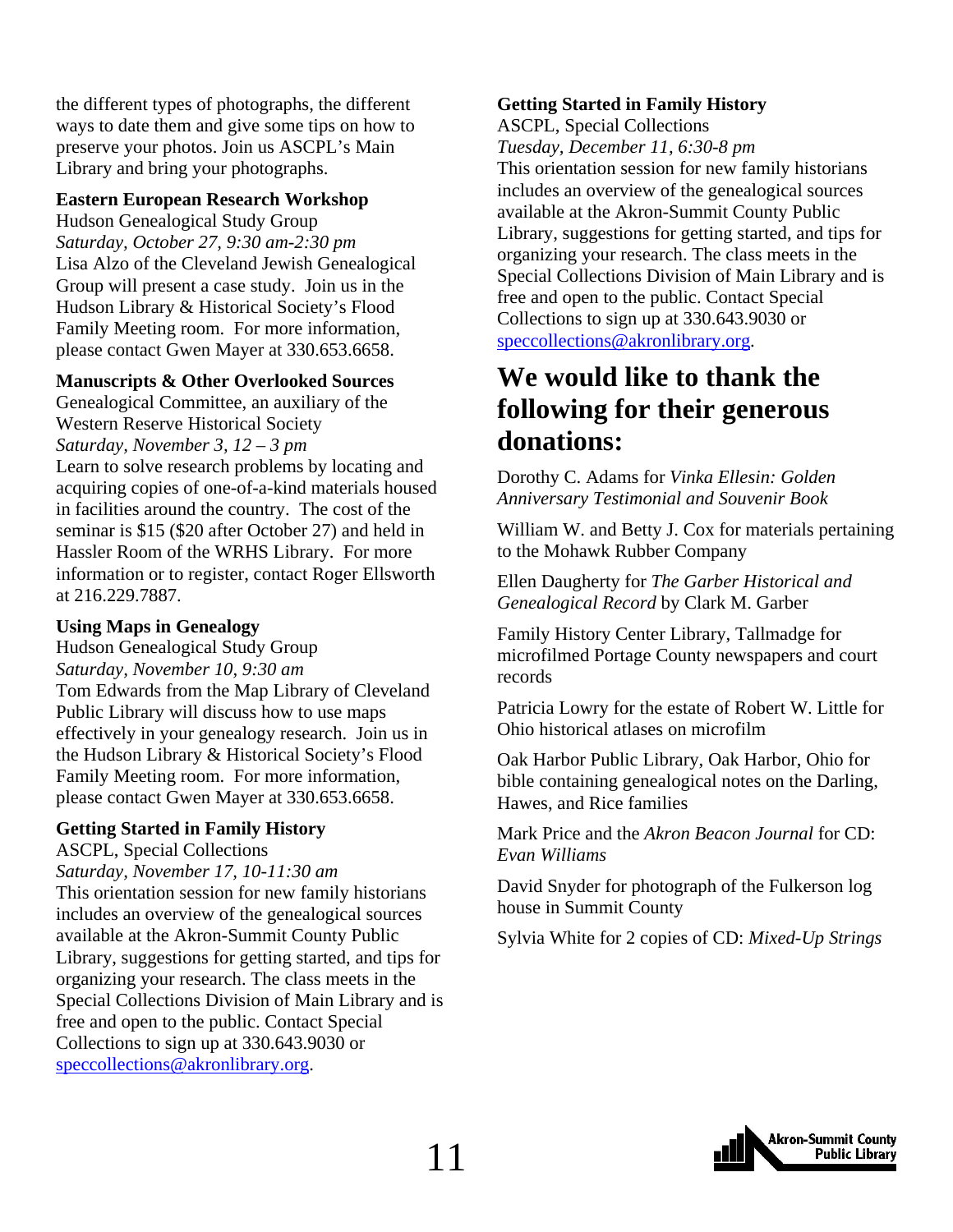### **New to the Collection**

#### **Alabama**

Abstracts from Alabama newspapers, Volume I Autauga County, Alabama cemetery records: western section Baker/Chilton County, Alabama marriages, 1870-93 Burial records, Mobile County, Alabama, 1820-70 Burial records, Mobile County, Alabama: index for Volume I, 1820-1856 Cemeteries of Elmore County, Alabama 2 vols. Death and marriage notices from the Montgomery Advertiser (1881) Death, marriage and legal notices from Tallapoosa County, Alabama newspapers (1860-90) Death notices from Limestone County newspapers, 1828-91 Index to wills of Madison County, 1808-1900 Marriage records of Shelby County, 1900-1930 Marriages, Coffee County, Alabama Marriages of Morgan County, Alabama, 1818-1896 Mobile County, Alabama death records, 1843-1922 Pickens County, Alabama cemetery records, 1983 Place names in Alabama Remount Memorial Cemetery: Montgomery County Montgomery County marriage books: A-E, 1817-50 Montgomery County marriages: Vol 2 & 3, Books 2A & 2; Books 3, 4 & 5. 1850-1877 Montgomery County will books, 1822-1854 Transcriptions from deeds & mortgages, Autauga County, Alabama (1820-1833) **Connecticut** 

The history of ancient Windsor, Connecticut, including East Windsor, South Windsor and Ellington prior to 1763...2 vols.

#### **Georgia**

History of Gwinnett County, Georgia. 2 vols. Houston County, Georgia: history & biography Houston County, marriage records, 1822-1852 Index to J.C. Flanigan's History of Gwinnett County, Georgia: 1818-1960, vol. II

#### **Kentucky**

Fayette County, marriage index, 1795-1855 Garrard County, wills and estates, 1796-1819 v. 1 Garrard County, will abstracts, v. 2: 1818-1833 Grayson County, birth records, v. 2: 1874-76; 1878 Grayson County, death records: 1852-59; 1861; 1874-78; 1902-04; 1906-07 Green County, births: 1852-53; 1855-59; 1861-79; 1904 Green County, deaths: 1852; 54-1859; 1861-78; 1904 Harrison County, marriages, 1794-1832 Jessamine County, marriage index, 1785-1822 Mercer County, wills and estates. v. II: 1808-21 Monroe County, birth records: 1852-60; 1874-76; 1878; 1894; 1907 Monroe County, death records: 1852-58; 1876-1878 Nicholas County, death records: 1852-58; 1876-78

#### **Maine**

Maine probate records, 2 vols. 1687-1800

#### **Maryland**

Divorces & names changed in Maryland by Act of the Legislature, 1634-1867

#### **Mississippi**

Abstracts of Marion County, 2nd District marriage records (held in Lamar County, MS) Descendants of early settlers of Perry County The early tax records, Tallahatchie County 1834-51 Enumeration of Confederate soldiers and widows for Montgomery County, Mississippi, 1907 Eskridge's early history of Tallahatchie County Marriages and deaths from Mississippi newspapers. volume I: 1837-63 Marshall County, probate and will records Mississippi marriage records to 1900: A-CL (males) Mississippi soldiers: Revolutionary, 1812, Indian and Mexican wars Montgomery Co., abstracts of wills: Books I, II, III Neshoba County, tract book records, 1833-1900 Veterans of Tallahatchie County, Mississippi The Woodville Republican, Mississippi's oldest existing newspaper. Volume 4: June 22, 1878- December 25, 1880

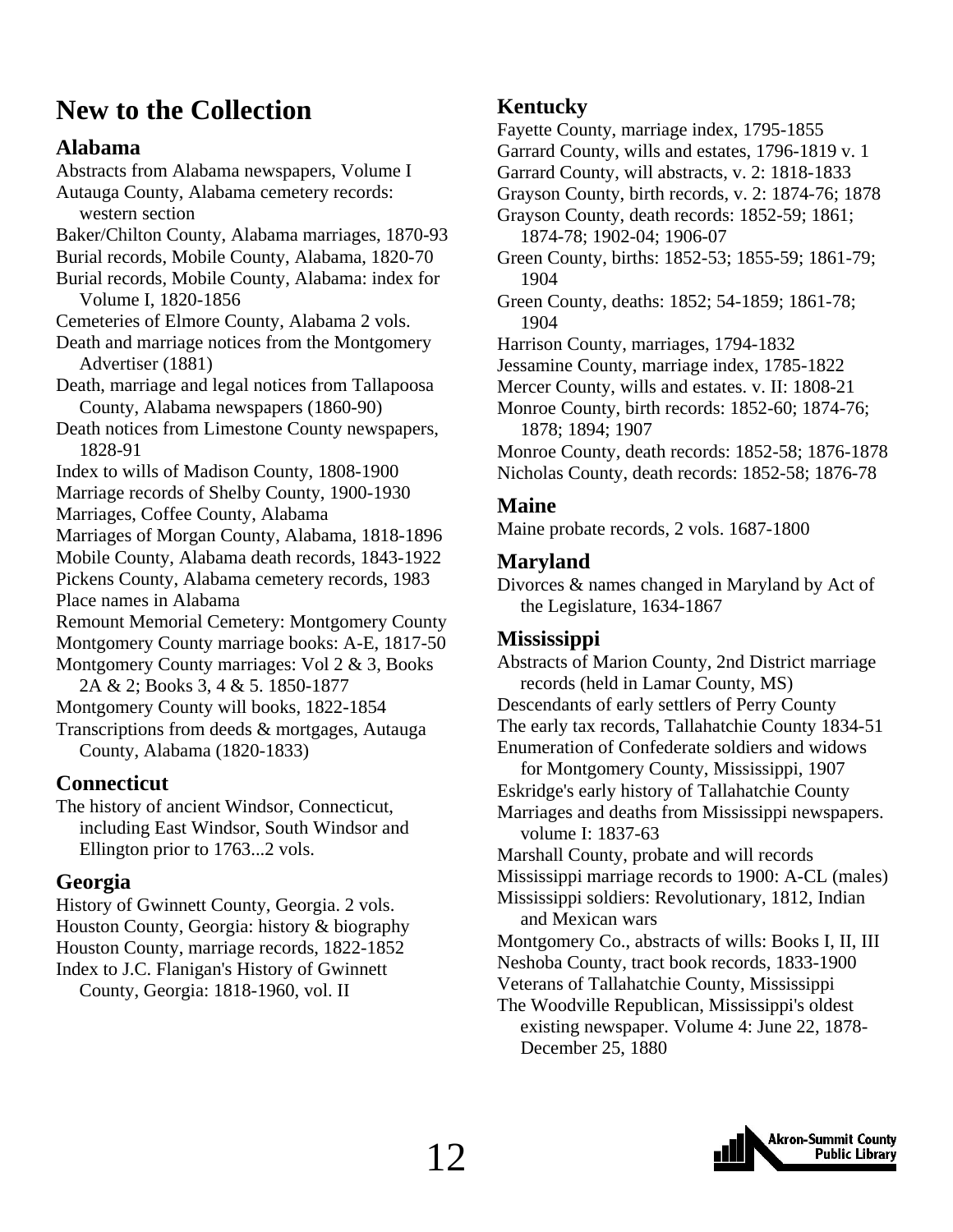#### **New Jersey**

Runaways of colonial New Jersey: indentured servants, slaves, deserters and prisoners, 1720-81

Sussex County, New Jersey marriage & obituary dates (1814-1903): information for the years spanning 1814-1895

#### **New York**

Erie Canal legacy: architectural treasures of the Empire State Index to marriages & deaths in the New York

World, 1860-65

#### **North Carolina**

1755 New Hanover County, North Carolina tax list 1755 Orange (North Carolina tax series) 1769 Onslow County, North Carolina tax list 1779 Randolph (North Carolina tax series) 1786 Wayne County, North Carolina tax listing Abstracted wills of Buncombe County, 1831-1872 Abstracted wills of Catawba County, 1842-1870 Cabarrus County, marriage records, 1783-1868 Cumberland County, marriage records, 1803-1878 Davidson County, marriage records, 1823-1868 Guilford County, land grants, 1778-1934 Guilford County, marriage records, 1771-1868 Land grant records of North Carolina: v. I, Orange County, 1752-1885 New Hanover County, marriage records, 1779-1868 North Carolina bastardy bonds North Carolina gazetteer: a dictionary of Tar Heel places Onslow County, marriage records, 1764-1867 Orange County, marriage records, 1782-1868 Randolph County, marriage records, 1785-1868 Robeson County, marriage records, 1799-1868 Wake County, marriage records, 1781-1867

#### **Ohio**

Akron-Canton baseball heritage

Birth records transcribed from the Bellaire Health Department, Belmont County, 2 vols. 1909- 20; 1936-75

Burial records for Greenwood Cemetery, Bellaire Cemeteries, Warren County, Ohio (map)

Death records transcribed from the Bellaire Health Department, Bellaire, Belmont County,: v. 1 (1904-1935)

Decorative arts of Ohio's Sonnenberg Mennonites Early veterans' graves of Belmont County, Ohio: Revolutionary War, War of 1812, Mexican War, Civil War, Spanish-American War The history of Chatham Township, Medina County, Ohio: 1818-1993. Index. Index to McKelvey's Centennial History of Belmont County, Ohio (1801-1901) Ohio's war: the Civil war in documents Pedigree charts of the Cumberland Trail Genealogical Society (Belmont County) Your guide to the cemeteries of Belmont County, **Rhode Island**  Baptisms and marriages of Our Lady of Good Help Catholic Church, Mapleville, 1905-1995 Baptisms of Holy Family Catholic Church, Woonsocket, 1902-1991 Baptisms of Notre-Dame Catholic Church, Central Falls, 1873-1988. 2 vols. Baptisms of Precious Blood Catholic Church, Woonsocket, 1870-1995. 3 vols. Baptisms of St. Cecilia's Catholic Church, Pawtucket, 1910-1988 Baptisms of St. James Catholic Church, Manville, 1860-1991 Baptisms of St. John the Baptist Catholic Church, Pawtucket, 1884-1988 Baptisms of St. John the Baptist Catholic Church, West Warwick 1873-1989. 2 vols. Baptisms of St. Joseph Catholic Church, Ashton, 1872-1920 Baptisms of St. Matthew Catholic Church, Central Falls, 1906-1988 Baptisms of the First Universalist Church, Woonsocket, 1834-1998 Burials of Holy Family Catholic Church, Woonsocket, 1902-1987 Burials of Our Lady of Good Help Catholic Church, Mapleville, 1905-1995 Burials of St. Matthew Catholic Church, Central Falls, 1906-1988 Burials of the First Universalist Church, Woonsocket, 1834-1998 Burials of the Manning-Heffern Funeral Home, Pawtucket, 1874-1980. 3 vols.

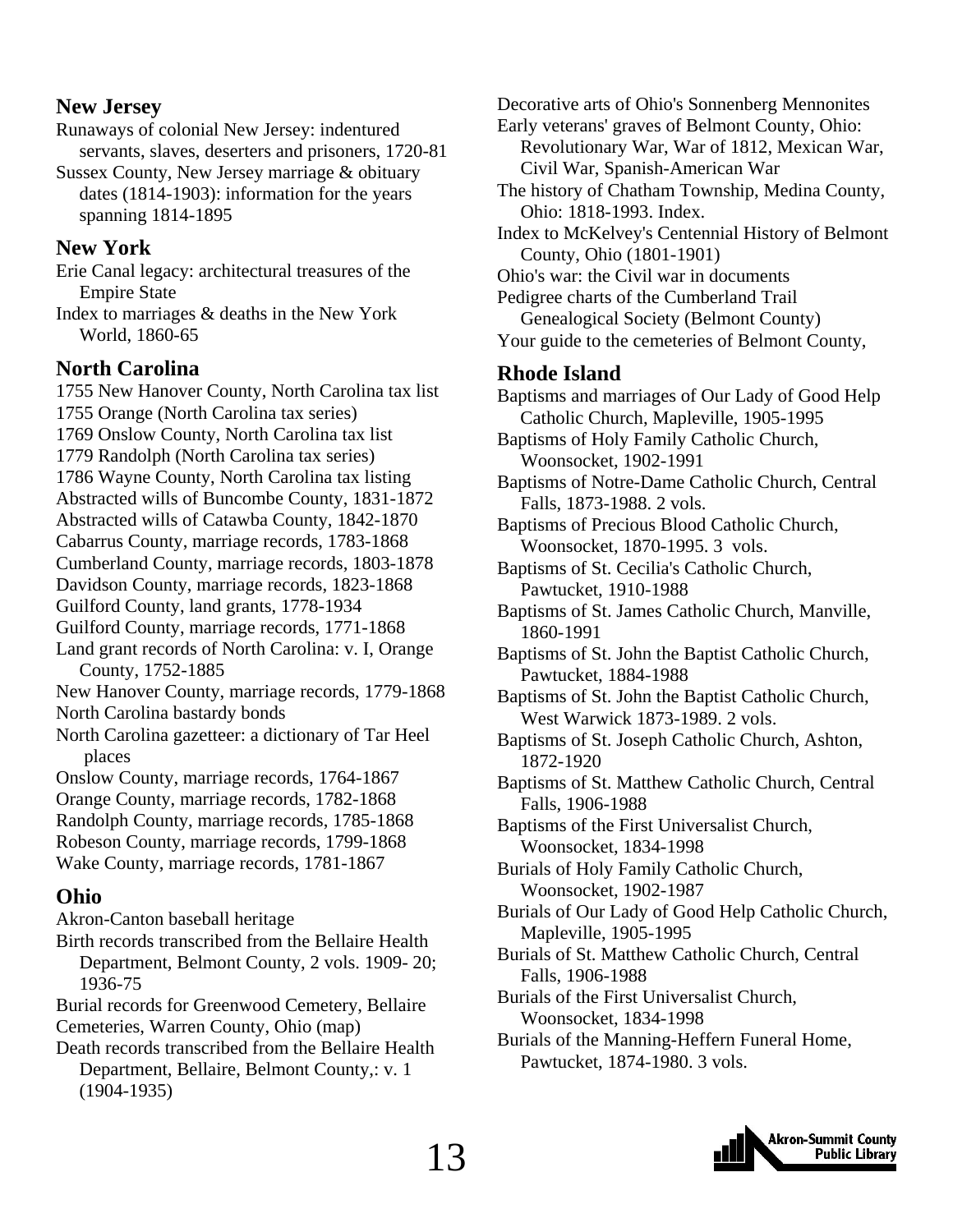#### **Rhode Island (continued)**

Burials of the Potvin Funeral Home, West Warwick, 2 vols, 1863-1960

The French-Canadian marriages of St. Lawrence Church, Centredale, 1907-1970

Gleanings from Newport court files, 1659-1783

Marriages of Holy Family Catholic Church, Woonsocket, 1909-1986

Marriages of Our Lady of Good Counsel Catholic Church, Phenix, 1897-1966

Marriages of Precious Blood Catholic Church, Woonsocket, 1870-1995. 2 vols.

Marriages of St. John the Baptist Catholic Church, Pawtucket, 1884-1988

Marriages of St. John the Baptist Catholic Church, West Warwick, (Arctic), 2 vols, 1873-1980

Marriages of St. Joseph Catholic Church, Natick, 1875-1989

Marriages of St. Joseph's Catholic Church, Ashton, 1872-1986

Marriages of St. Louis Catholic Church, Woonsocket, 1902-1987

Marriages of St. Matthew Catholic Church, Central Falls, 1906-1988

Marriages of Ste-Anne Catholic Church, Woonsocket,

Marriages of the First Universalist Church, Woonsocket, 1834-1998

#### **South Carolina**

The cemeteries of northern Richland County Edgefield County, deed book 41 Laurens County, will book A, Vol, II, 1840-1853 Laurens County, will book A-C, 1777-1809 The Mercantile Agency Reference Book (and key), containing ratings of merchants, manufacturers and traders generally:

#### **Tennessee**

Blount County: history of Tennessee Carter County, death record abstracts, 1926-34

Chickamauga Reservoir cemeteries

Fort Loudoun Reservoir cemeteries

Gravestone inscriptions from Shelby County, 3 vols.

Greene County, death record abstracts: v. I, 1908-18

History of Blount County: from war trail to landing stripe, 1795-1955 Knox County, marriage records, 1792-1837 Montgomery County, 1798 tax list Shelby County, marriage records, 1819-1850 Shelby County, WPA records Sullivan County death records, 1908-1918 Sullivan County, deed book. 2 volumes. 1775-1795 Sumner County, Bible records Sumner County, miscellaneous records: church, marriage, cemetery & Civil War Muster Roll Tennessee history & biographies: Montgomery County Thirty-eighth annual catalog of officers and pupils of Friendsville Academy Washington County, history of Tennessee: from the earliest time to the present... Widows' dowers of Washington County, 1803-1899 Williamson County: history of Tennessee Williamson County, marriage index, 1804-79

#### **Virginia**

Adventurers of purse and person: Virginia, 1607- 1624/5. Volume 3: families R-Z Birth from the Bristol Parish register of Henrico, Prince George and Dinwiddie counties, 1720-98

Graven stones: inscriptions from lower Accomack

 County, including Liberty & Parksley cemeteries History & comprehensive description of Loudon Co Old homes and buildings in Amelia County, 2 vols.

The vestry book of Petsworth Parish, Gloucester County: 1677-1793

The vestry book of St. Paul's Parish, Hanover County: 1706-1786

Virginia immigrants and adventurers, 1807-1635: a biographical dictionary

#### **West Virginia**

Barbour County, death records, 5 vols.: 1920-69 Obituaries of Boone & surrounding counties, v. 5: 1946-1949

Braxton County, deaths, vols. 5 & 6: 1941-1969

Braxton County, marriages, vols. 3 & 4: 1933-1967

Calhoun County, deaths, vols. 1 & 2: 1909-1969

Calhoun County, marriages, vols. 2 & 3: 1927-1969

Doddridge County, Hardesty's Biographical Atlas, 1882

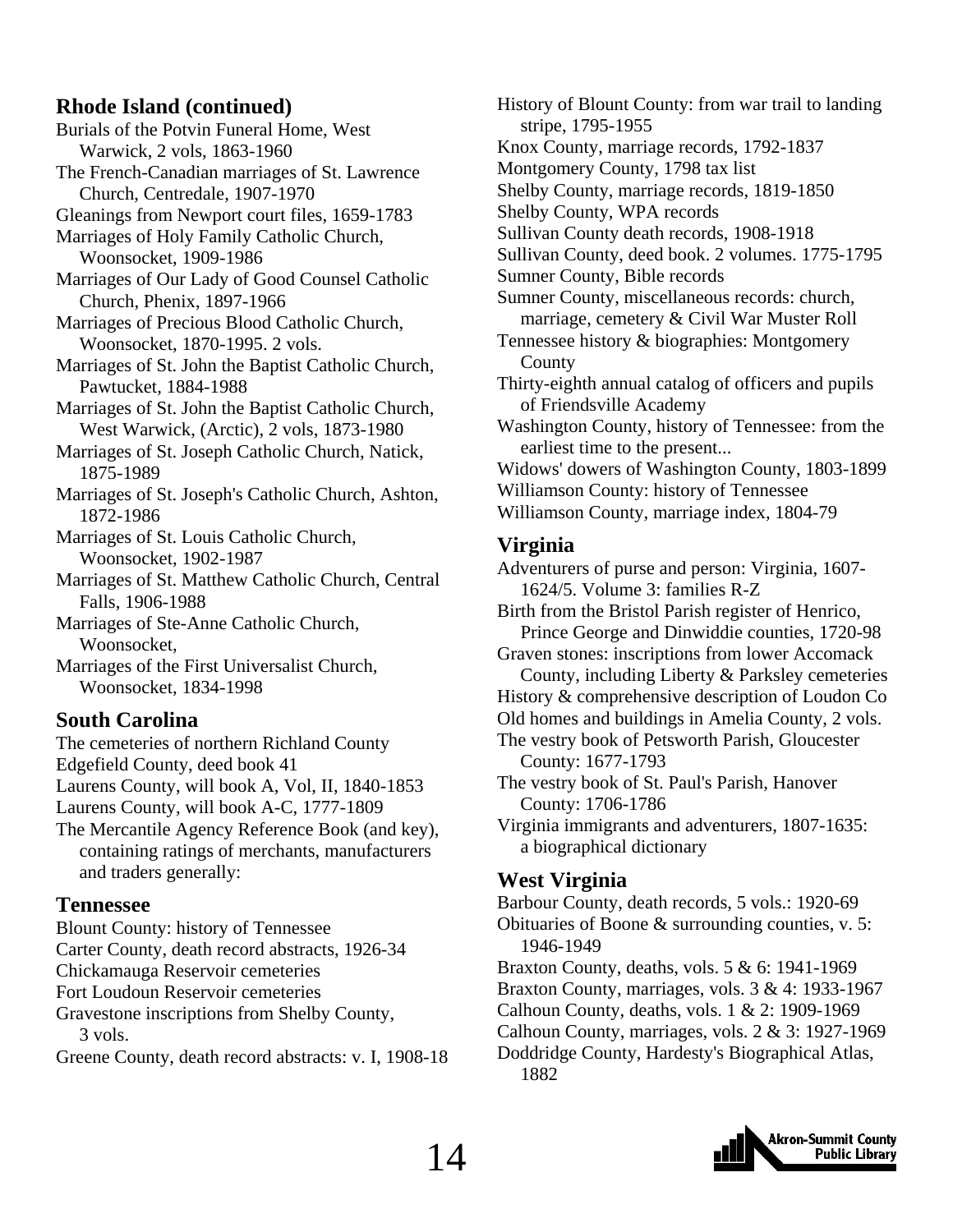#### **West Virginia (continued)**

Early court records, Kanawha County, 1789-1903 Gilmer County, marriages, 1933-1969 Grant County, marriages. 3 vols. 1866-1969 Hardesty biographical atlas of Monroe County, 1882 Hardy County, marriages. 3 vols. 1795-1970 Harrison County, marriages, 1912-1920 History of Leachtown A history of Lee Creek Community (Wood County) History of Locus Valley Community, Wood **County** A history of Mineral Wells Community, Wood County A history of Monroe County History of Quakertown Community, Wood County Index to obituaries in the Parkersburg News, 1930- 1989. 6 vols. Kanawha County early marriage records, 1788- 1853 Kanawha County, marriage record, 1885-1898 Kanawha County, marriages, 1854-1868: includes parents of bride and groom, place of birth and martial status Mason County, death records, 1853-1916. 3 vols. Mason County, marriages, 5 vols. 1806-1924 Monongalia County, deaths, 1924-1970: A, B, C Ritchie County, marriages, 1945-1970 Roane County, Hardesty's Biographical Atlas, 1884 Roane County, marriages, 2 vols. 1934-1967 Tucker County, marriages, 1856-1907 Wood County, deaths, 1905-1939. 7 vols. **United States** 

American maritime prisoners in the Revolutionary War: the captivity of William Russell

The handy book for genealogists: United States of America, 11th ed.

A century of Negro migration

Quicksheet: citing online historical resources

#### **Military**

Civil War roll call: Glendale Cemetery, Akron

Finding your father's war: a practical guide to researching and understanding service in the World War II US Army

Ninety-first Ohio Volunteer Infantry: with the Civil War letters of Lt. Col. Benjamin Franklin Coates and an annotated roster of the men of Co. C

Sons of the mountains: the Highland regiments in the French & Indian War, 1756-1767. 2 vols.

Volunteer soldiers in the Cherokee War, 1836-1839

#### **Reference**

Ancestral trails: the complete guide to British genealogy and family history, 2nd ed.

Trace your roots with DNA: using genetic tests to explore your family tree

Tracing ancestors in Barbados: a practical guide

#### **Canada**

The Irish in Newfoundland, 1600-1900: their trials, tribulations and triumphs

#### **Germany**

German-American names, 3rd ed.

#### **Ireland**

Irish names and surnames

Passengers from Ireland: lists of passengers arriving at American ports between 1811-1817

#### **Russia**

Migration from the Russian Empire. v. 3-6. May 1886-June 1891

Published by the Special Collections Division of the Akron-Summit County Public Library, Akron, Ohio. Editor: Joanne O'Dell